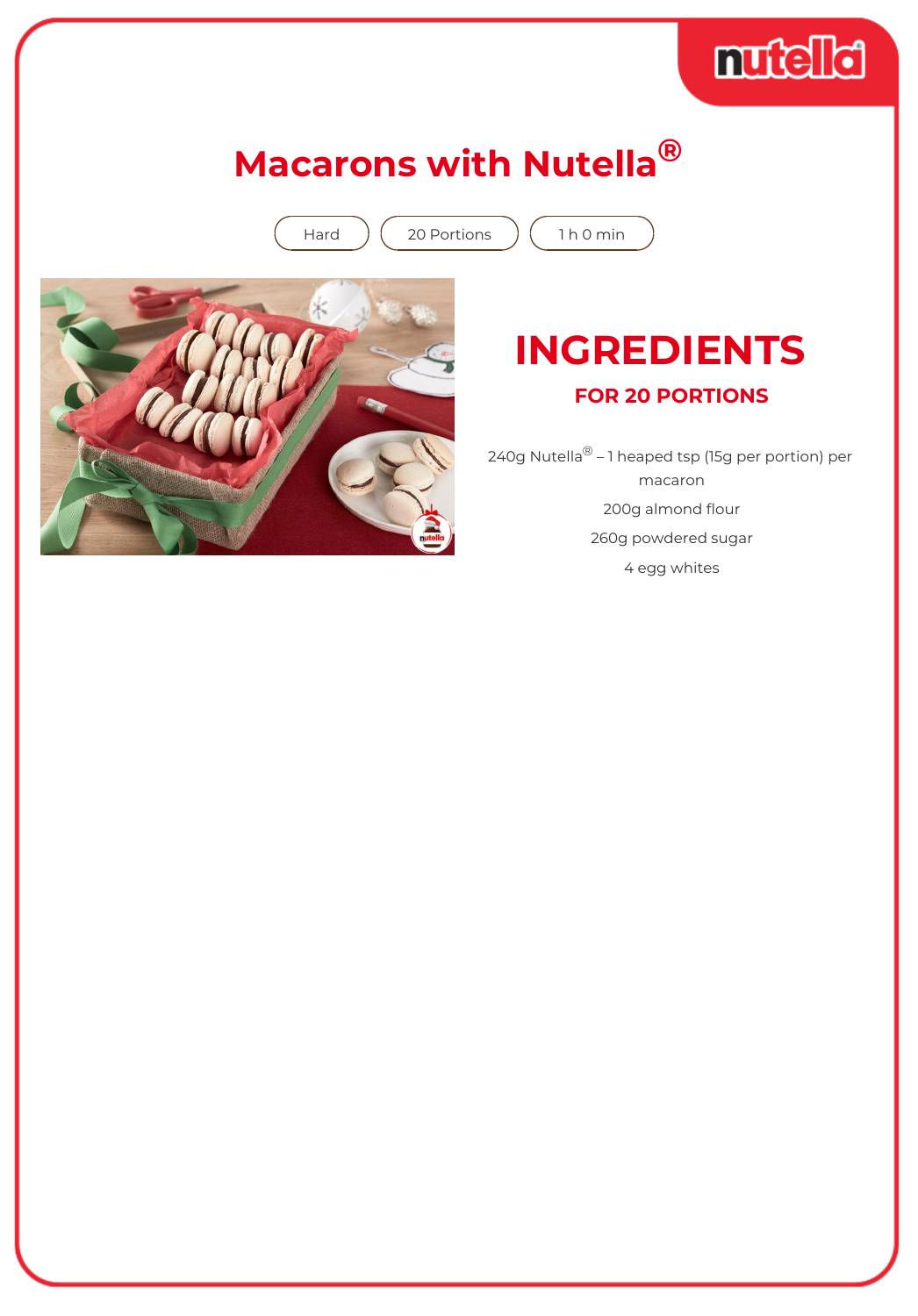

### **METHOD**







In a bowl, mix the almond flour with 200g of powdered sugar

In another bowl, whisk the egg whites with 60g of powdered sugar until stiff

Add the egg whites mixture to the flour mixture and gently combine with a spatula (going from the bottom of the bowl to the top in a circular motion so that the egg whites do not collapse)

With a pencil, draw circles with a 3 cm diameter on parchment paper placed on a baking tray (you may find it helpful to use round cookie cutters to get macarons of same size). Draw 40 circles.

**3**

**2**

#### Place the mixture in a piping bag

Squeeze out the mixture to fill in each drawn circle and let sit for 30 minutes